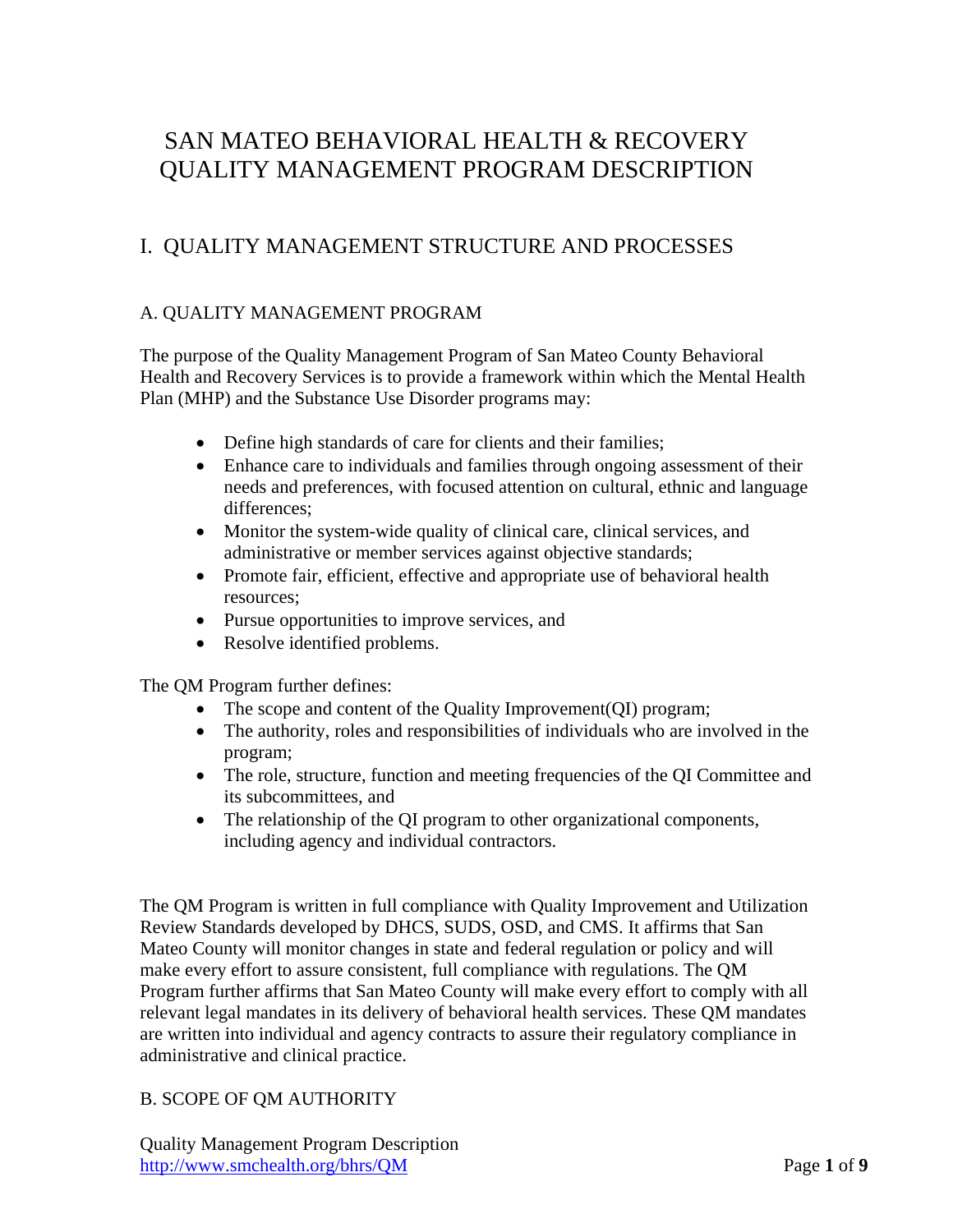This QM Program is broad in scope and informs the structure and process of all behavioral health services provided by San Mateo County. These include:

- All community-based services directly provided by the County;
- All community-based services provided by contracted individual providers;
- All community-based services provided by contracted mental health and substance use disorder organizational providers;
- All psychiatric inpatient services for indigent and Medi-Cal clients provided by contracted private hospitals; and additionally
- All psychiatric inpatient services for indigent and Medi-Cal clients provided by the San Mateo Medical Center.

Unless otherwise noted, services to children and youth, adults, and older adults will follow general descriptions and definitions of service structure and expectations for service delivery. Special needs and exceptions will be clearly identified in appropriate sections of the plan.

# C. QM PROGRAM STRUCTURE

Authority and Responsibility

- The Behavioral Health Director maintains overall authority for program direction and management.
- The Mental Health Medical Director is responsible for providing professional judgment regarding matters of quality of care, peer review, and clinical and medical procedures.
- The Quality Manager must be a licensed mental health practitioner. The Quality Manager is responsible for implementation of the QM Program.
- The OM program, through the OI Manager, is accountable to the Behavioral Health Director, the Assistant Director/Compliance Officer, and the Medical Director.

#### Quality Improvement Committee

The QI Committee is a standing Policy Committee within BHRS. It oversees QI activities and is actively involved in reviewing, analyzing and enhancing the QM Program. The QI Committee meets every other month. The QI Committee has a broad-based membership that is multidisciplinary and representative of BHRS groups and service programs. Membership includes lived experience peers and family members.

Contemporaneous, dated and signed minutes reflect all QI Committee decisions and activities. Minutes are distributed to QI Committee members.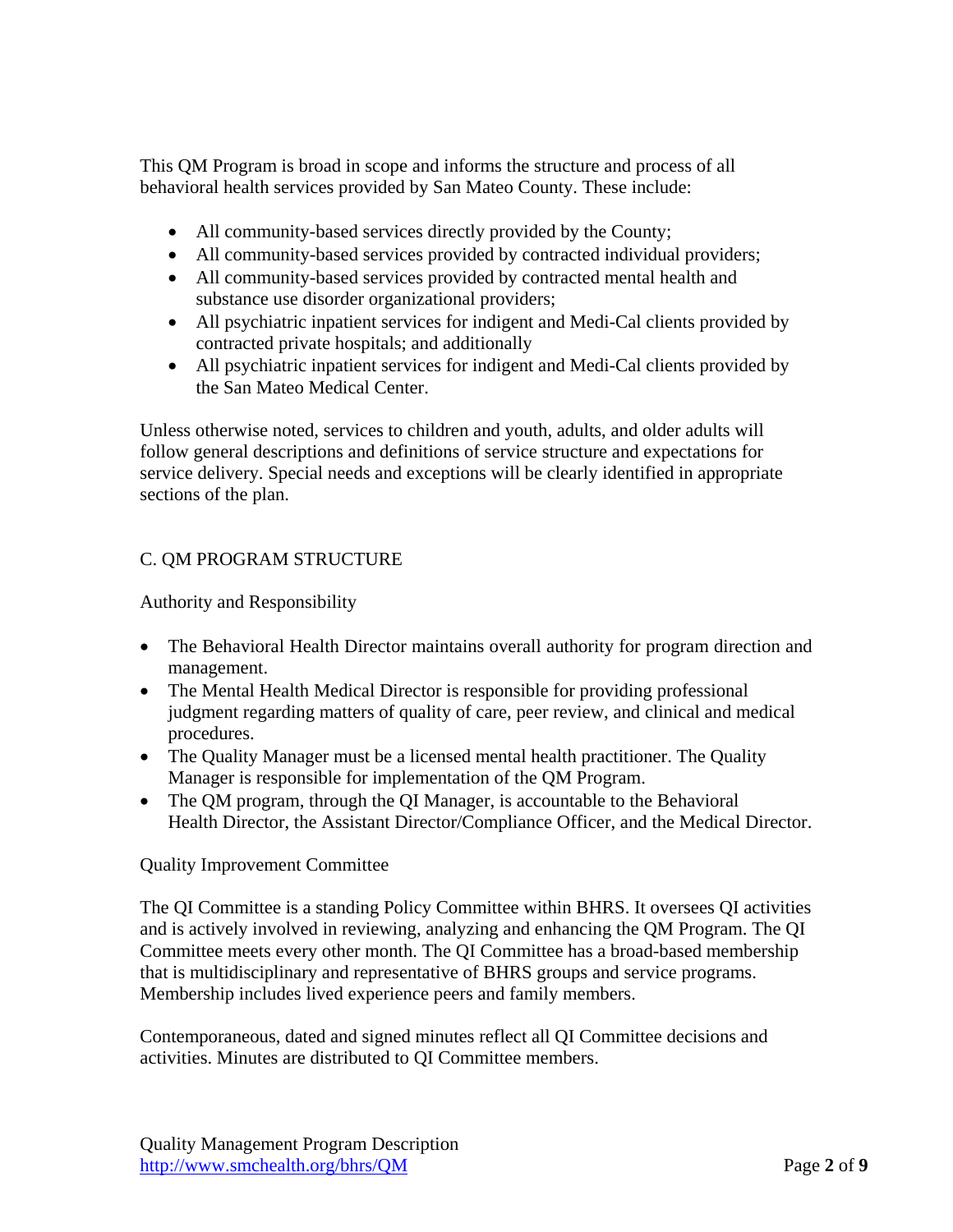The functions and duties of the San Mateo County Behavioral Health and Recovery Services (BHRS) Quality Improvement Committee (QIC) are specified in the Quality Improvement Committee: Policy 16-11.

Quality Management Program with the assistance of the Quality Improvement Committee will:

Regulatory requirements to assess youth and adult outcomes, youth system of care data collection mandates, federal requirements to monitor grievances, and managed care requirements to collect financial and clinical data are examples of ongoing QM processes.

- 1. Implement a monitoring process in San Mateo County utilizing at least the following array of activities and sources of information:
- Critical Incident Data Collection
- Psychological Autopsy Process
- Medication Monitoring Activities
- Utilization Management Data
- Case Review Boards and Committees
- Outcomes Assessment Data
- Satisfaction Surveys
- Grievances and Fair Hearing Logs
- Access Data and other Managed Care Data
- System of Care Data
- Results from planning, or approving and overseeing the progress of at least 2 quality improvement activities yearly (PIP).
	- o At least two of these activities shall be conducted at the level of standards for Performance Improvement Projects (PIPs) as defined in DHCS protocol. One of these PIPs shall be in a clinical area and one in a nonclinical area.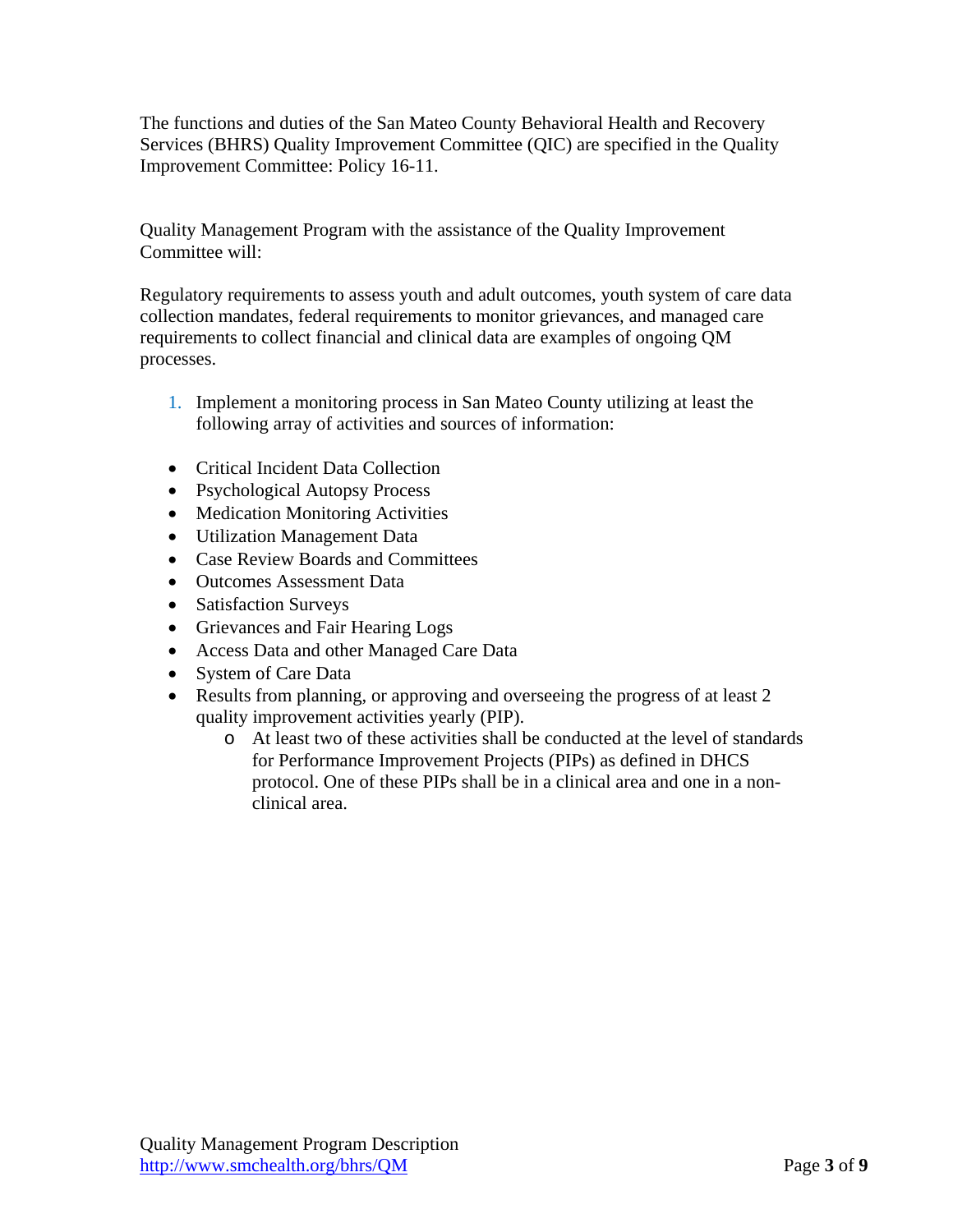*Standard:* **OI Committee will assure at least two** Performance Improvement Projects annually, one in a clinical and one in a non-clinical area. These quality improvement activities must reflect the MHP's delivery system and meaningful clinical issues that affect its beneficiaries.

- 2. Conduct an annual review (fiscal year) of the QM Plan and update the plan as necessary.
- 3. Develop an annual work plan (fiscal year) to include the following state mandated activities:
	- An evaluation of the overall effectiveness of the QI Program, demonstrating that QI activities, including Performance Improvement Projects, have contributed to meaningful improvements in clinical care and client services, and describing completed and in-process QI activities, including PIPs.
	- Monitoring of previously identified issues, including tracking of issues over time;
	- Planning and initiation of activities for sustaining improvement, and
	- Establishing objectives, scope and planned activities for the coming year. Within this objective, there shall be QI activities in each of the following six areas:
		- o Monitoring the service delivery capacity of the MHP.
		- o Monitoring the accessibility of services
		- o Monitoring client satisfaction
		- o Monitoring the MHP's service delivery system and meaningful clinical issues that affect its clients.
		- o Monitoring continuity and coordination of care with physical health care providers and other human service agencies.
		- o Monitoring provider appeals.

#### Subcommittees

The QI Committee may name subcommittees to perform specific tasks. Subcommittees meet regularly or on an *ad hoc* basis and report findings and recommendations to the QI Committee. The Quality Manager or staff delegate may serve on any and all committees. Subcommittees include (see policy Quality Improvement Committee: Policy 16-11 for full list of subcommittees):

#### Research Subcommittee (Institutional Review Board [IRB])

- Meets the week before the QI Committee meets, as needed.
- Has the following membership: Quality Manager, QI Committee members with special expertise in research methodology and/or the subject matter in the proposed study, and the Medical Director.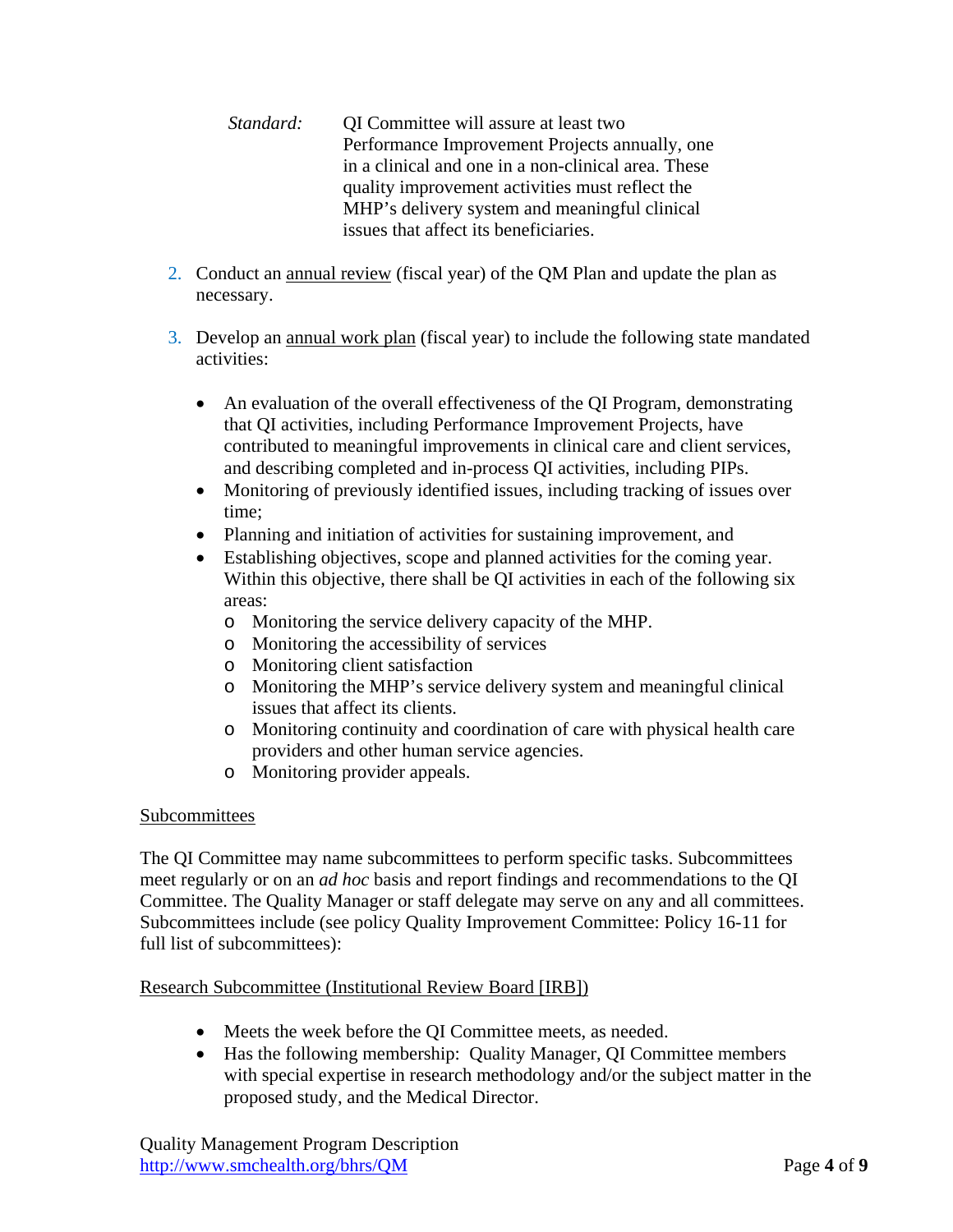- Reviews all research proposals for compliance with MH Policy 95-02, Research Policies and Procedures.
- Considers study design, burden or risk to client, ethical considerations, and other unique factors in study.

### D. PRINCIPLES FOR QUALITY MANAGEMENT

All standards of care and administrative policies must be structured in a manner that to enables consistent monitoring. Wherever possible, the monitoring process and the assignment of responsibility for that monitoring (e.g., supervisor), or department (e.g., Management Information Systems [MIS], QI) will be identified.

QI monitoring and evaluation will be based on the following principles:

- Recruitment of front line participants, including clients and family members, in detecting and improving quality problems;
- Positive support, not criticism, for becoming aware of problems;
- Prevention of problems before they occur;
- Continuous effort at reducing the occurrence of significant problems;
- Focus on correcting inefficient/ineffective systems instead of blaming individuals or teams;
- Open display of findings.

#### E. MEDICATION MONITORING

Mental Health Policy 04-08, (Medication Monitoring) sets the standards for the Medication Monitoring process.

#### Purpose

The purpose of Medication Monitoring is to assure the quality of psychotropic medication treatment for mental health clients. The objectives are to:

- Increase the effectiveness of psychotropic medication use.
- Reduce inappropriate prescribing of psychotropic medication.
- Reduce the likelihood of the occurrence of adverse effects.
- Assure appropriate laboratory work is obtained at the onset and during the course of treatment.
- Increase the likelihood that related physical examinations occur and are documented.
- Improve the client and family's treatment compliance with respect to psychotropic medication use.
- Encourage client/family education about psychotropic medications in order to improve their participation in informed consent procedures and in treatment.

Quality Management Program Description http://www.smchealth.org/bhrs/QM Page **5** of **9**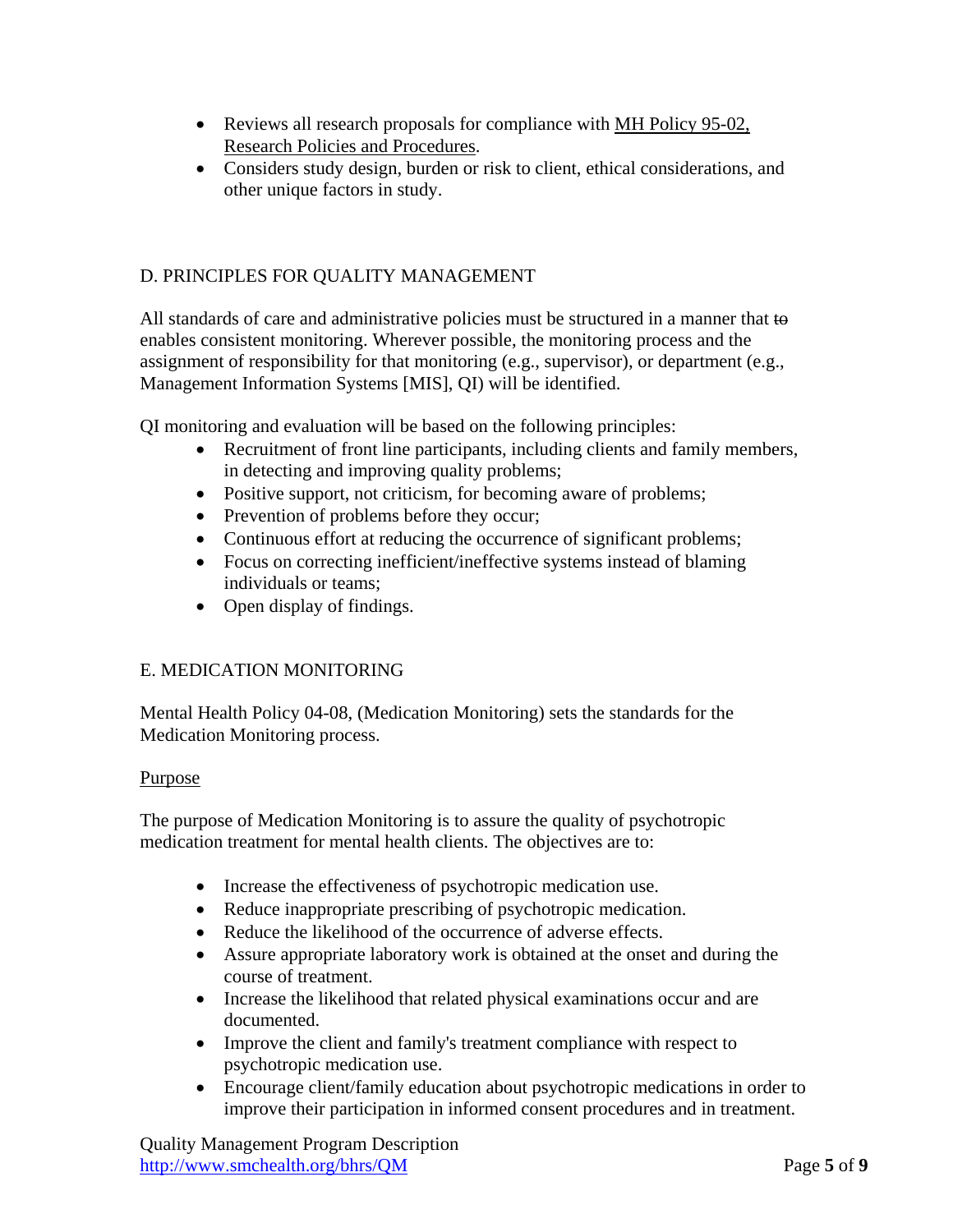*Standard:* At least 5% of unduplicated clients shall be reviewed annually at each clinical site and at every contracted organizational provider where medication services are provided.

#### F. CRITICAL INCIDENT DATA COLLECTION

The Critical Incident Report is a CONFIDENTIAL reporting tool to document occurrences inconsistent with usual administrative, clinical, and facility practice (see MH Policy 93-11, Critical Incident Reporting). The reporting form indicates areas of significant risk, variability and concern that would trigger a report. This listing is not meant to be all-inclusive and the judgment of staff is relied upon to report all incidents that impact quality care or service. The critical incident report provides:

- A mechanism for immediate notification to Behavioral Health Administration of unusual events within our system, and
- A risk management/quality improvement tool that facilitates clinical and administrative procedure development, in-service education, facility improvement, and improvements in care models.
- The requirement to document, report and analyze critical incidents applies to all county mental health staff and also to staff of community mental health agencies.

#### G. PSYCHOLOGICAL AUTOPSY PROCESS

A psychological autopsy is a protected Peer Review process applied whenever there has been a client death by suicide, homicide, or suspicious circumstances (see MH Policy No. 94-1). The focus of this QI review is to identify system procedures or policies that could be improved.

*Standard:* 100 percent of cases where a client death is by suicide, homicide, or suspicious circumstances has occurred will be reviewed in a Psychological Autopsy.

The Medical Director has the responsibility to assure that Psychological Autopsies occur in a timely manner, and to report findings to the QI Committee.

#### H. PEER REVIEW

Peer Review is a valued QI process, intended to improve care for clients, not to function as a supervisory tool for managers. Peer Review is a legally protected activity, and is not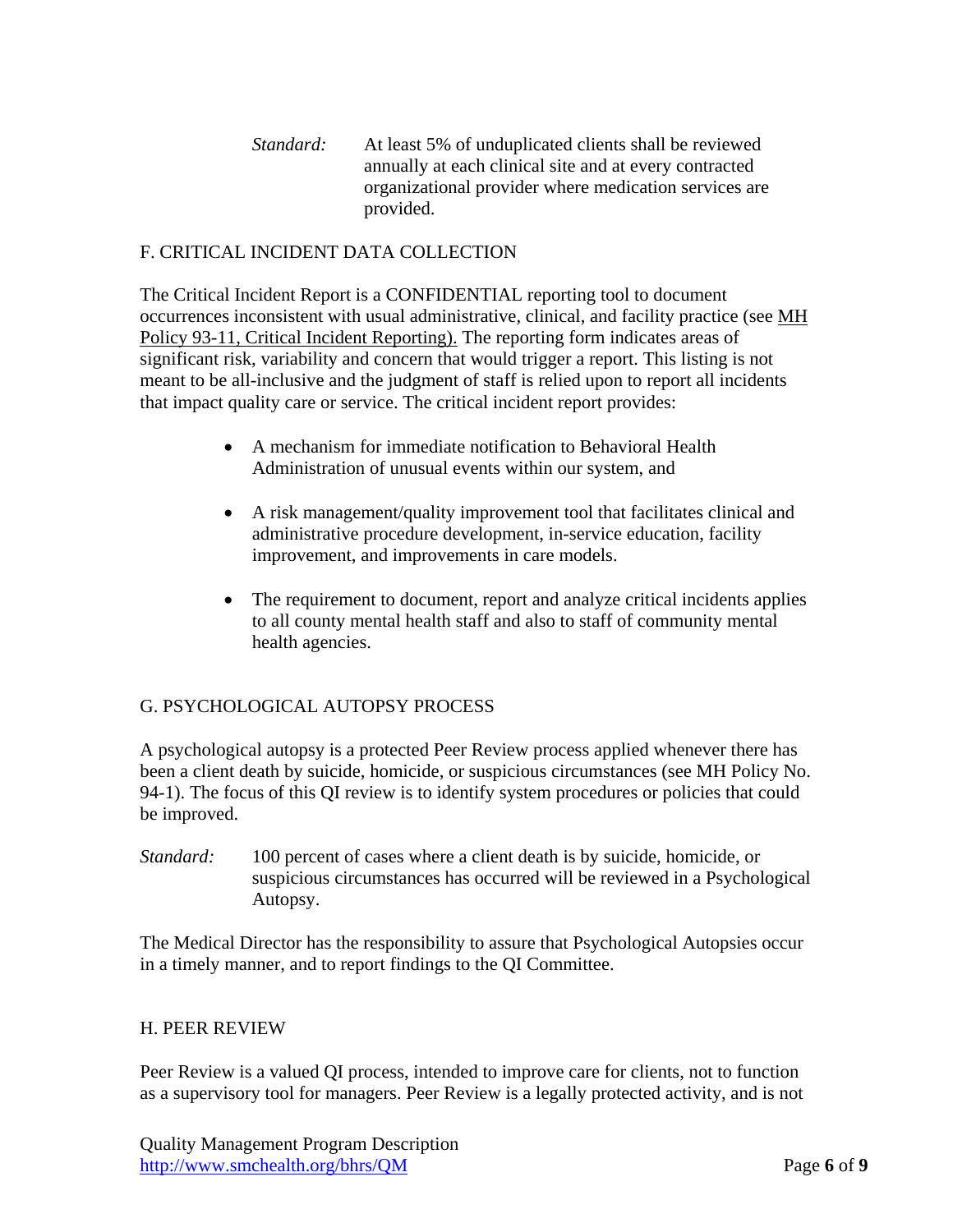subject to discovery; Peer Review may not be described as a case conference and is not reported in the client chart.

Peer Review is mandated by MH Policy 94-03, Peer Review, and is inclusive of all county mental health clinical staff and clinical staff of community mental health agencies. The policy applies to full and part-time staff, but is optional for trainees.

*Standard:* Any staff member who has direct clinical involvement with clients will present one client's case to a group of clinician's peers at least once annually.

Monitoring by QI assures that Peer Review occurs, but does not include review of the checklists written for individual clinicians.

#### I. CREDENTIALING PROCESS

The MHP will assure that its healthcare practitioners have the training and experience to provide quality care. Choosing practitioners who will work well in the care delivery system is part of this responsibility. The credentialing process will operate in a timely manner to allow for early detection of potential problems that could have an impact on the care provided to clients.

Credentialing policies apply to all licensed, waivered and registered mental health practitioners. This includes psychiatrists, psychologists, clinical social workers, marriage and family therapists, registered nurses, and nurse practitioners.

Credentialing policies shall be applied across the entire MHP, to assure high quality care wherever services are offered.

#### County Operated Clinics

The MHP relies on San Mateo County Employee and Public Services (EPS) policies to assure the competency and appropriateness of new applicants for employment as clinical practitioners. However, while the initial screening and selection process is a valuable and important component in a credentialing process, it does not perform all the critical reviews necessary to fully assess the practitioner's ability to deliver care.

MH Policies 98-16 and 99-04 establish objective credentialing and re-credentialing criteria for licensed, waivered, or registered professional staff employed or contracted with County Mental Health Services.

*Standard:* All licensed, waivered, or registered candidates for employment or under consideration for contract will be subject to credentialing review as defined in current policy.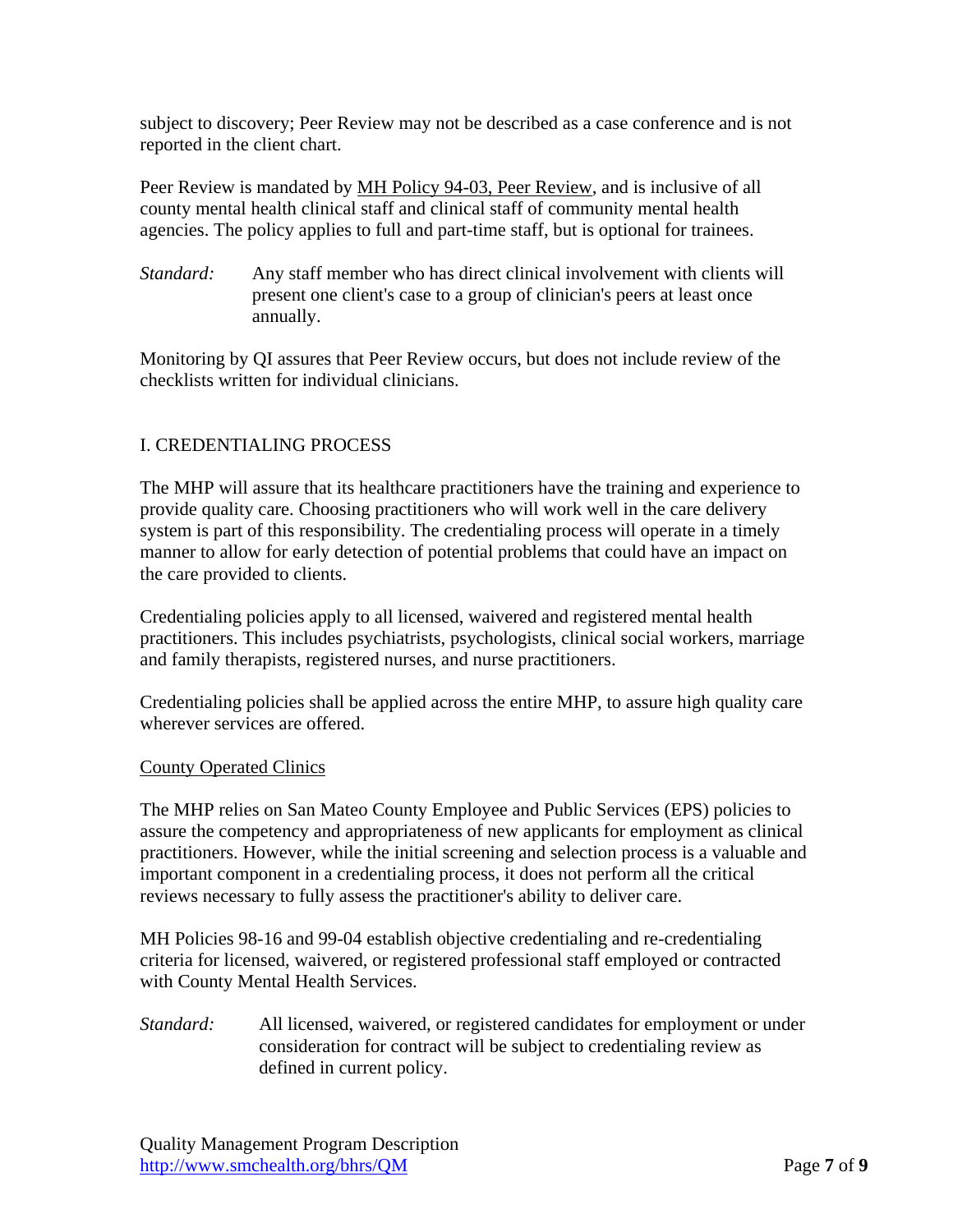All professional employees as described above will be re-credentialed at the time of license or certification renewal.

Any negative findings from an initial or subsequent credentialing review will be reported to appropriate supervisors or managers for their review and action.

#### Contracted Community Agencies

The function of assuring the competency of their clinical staff is delegated to community mental health agencies through the clinic certification process. The MHP shall verify the integrity of this process during site certification visits and more often as appropriate and necessary to assure compliance.

*Standard:* Agencies shall follow MHP criteria for internal credentialing of licensed staff.

> Agencies shall document their procedures to assure the competency of other clinical and administrative staff to provide quality mental health care and to process claims for services

#### Contracted Individual Providers

The MHP recognizes its responsibility to develop and implement a credentialing and recredentialing process to select and evaluate the practitioners who participate in service delivery for its clients. The following policies refer to that process:

- MH Policy 98-05 Managed Care Credentialing Process
- MH Policy 98-07 Provider Selection and Performance Criteria
- MH Policy 98-08 Credentialing Committee
- MH Policy 98-10 Concerns/Complaints about MHP Providers

#### Delegation of Credentialing

The MHP is responsible for assuring its clients that the same standards for provider participation are adhered to across the entire organization. There are circumstances where delegation of credentialing is appropriate, as long as policies are developed that specify at least the same credentialing criteria as are used by the MHP. In addition to community mental health agencies, other organizations to which credentialing may be delegated include professional group practices, hospital-based clinics, Independent Practice Associations (IPAs), and Administrative Services Organizations (ASO). See MH Policy 98-09, Delegation of Credentialing, Re-credentialing, Re-certification or Reappointment of Providers.

#### Other Oversight Functions